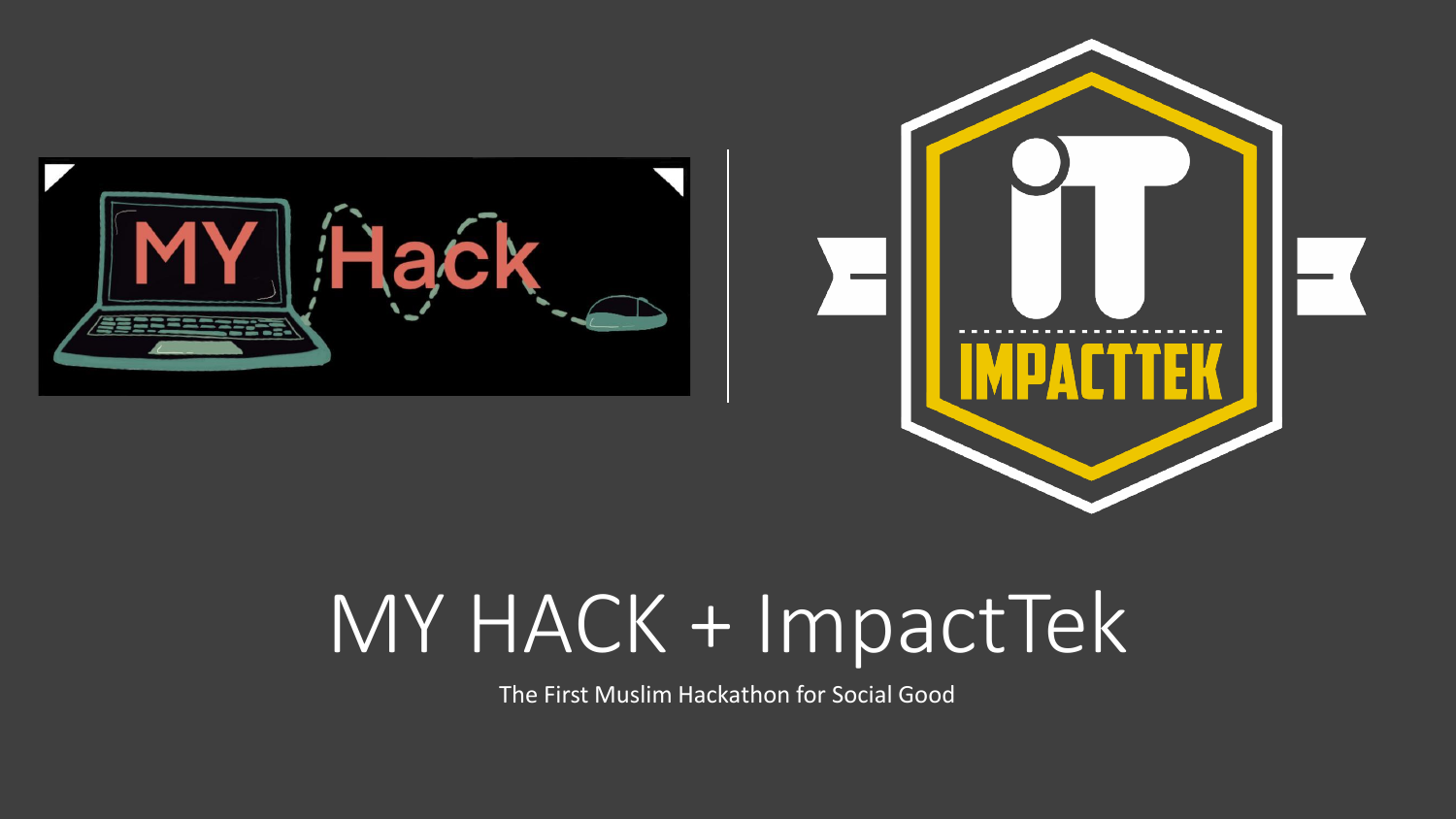- AFTER completing this short, hands-on, introductory workshop approximately 2 hours – the learners will be able to:
	- Extend this app with their own ideas. And/or,
	- Start converting their ideas into a new APP of their own!
- Learners would have learned enough to put their own creative and innovative app ideas  $-$  for the greater social good  $-$  into a working mobile APP!
- They can then participate in the MY HACK: The first Muslim hackathon for social good.
- During the next 2 hours of learning, they would be able to visually code, and innovate with fellow hackers.
- Any Questions, please email: MSabri@ImpactTek.onmicrosoft.com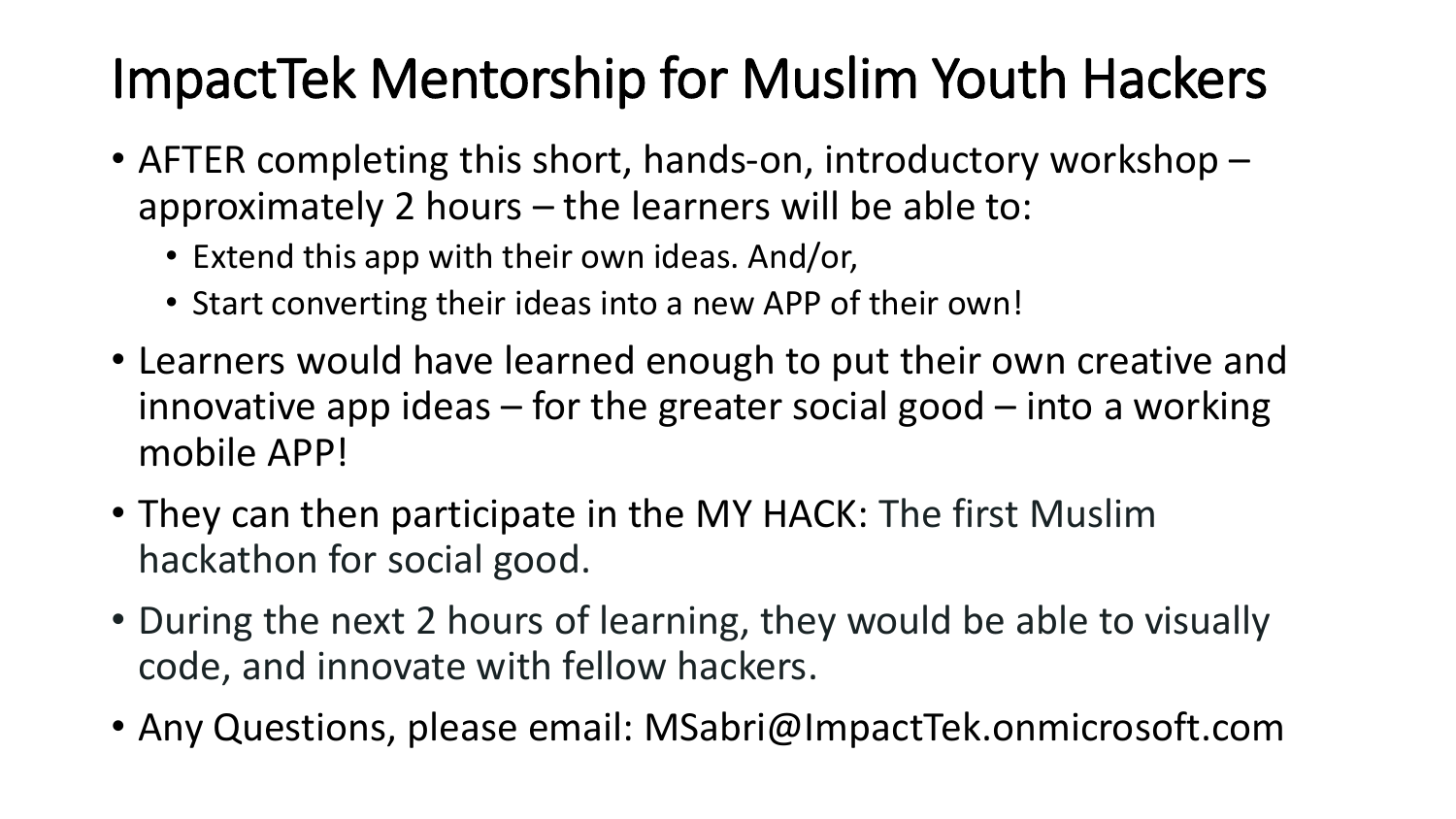- Using a "NO-Code / LOW-Code" App Development environment to:
	- Introduce Middle / High School students to DEVELOPING their own Apps!
- Using a completely Graphical User Interface (GUI) based App Development environment, students who have NEVER before seen a computer program – but have an innovative idea for an APP, hopefully for a greater social good – CAN start
	- Building, Testing and Running their first app in LESS than an hour!
- ImpactTek instructor, M. Anwar Sabri, will offer an introductory short workshop ( $\sim$  2 hours) to get the hackers started on this journey.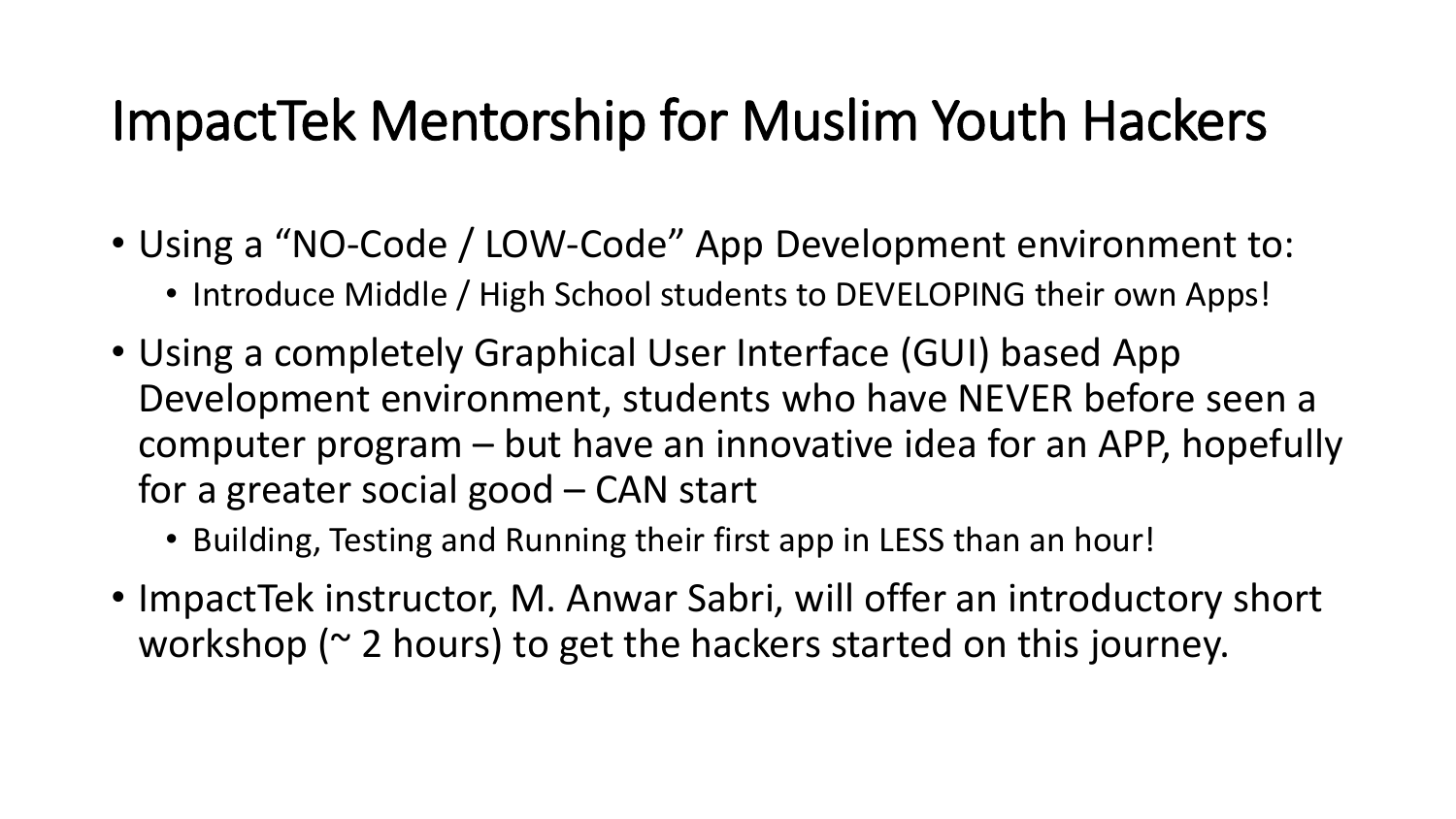- ImpactTek workshop will be using a FREE software for making mobile apps, called "**MIT App Inventor**" which is a web application Integrated Development Environment (IDE) originally created by Google, and now maintained by the Massachusetts Institute of Technology (MIT) Media Lab and MIT Computer Science and Artificial Intelligence Laboratory.
- This starter workshop will help young students to explore key programming concepts by VISUALLY developing their App through "drag-and-drop" blocks of code on the GUI.
- The App Inventor empowers non-programmers to transform their ideas into real apps for mobile phones and tablets.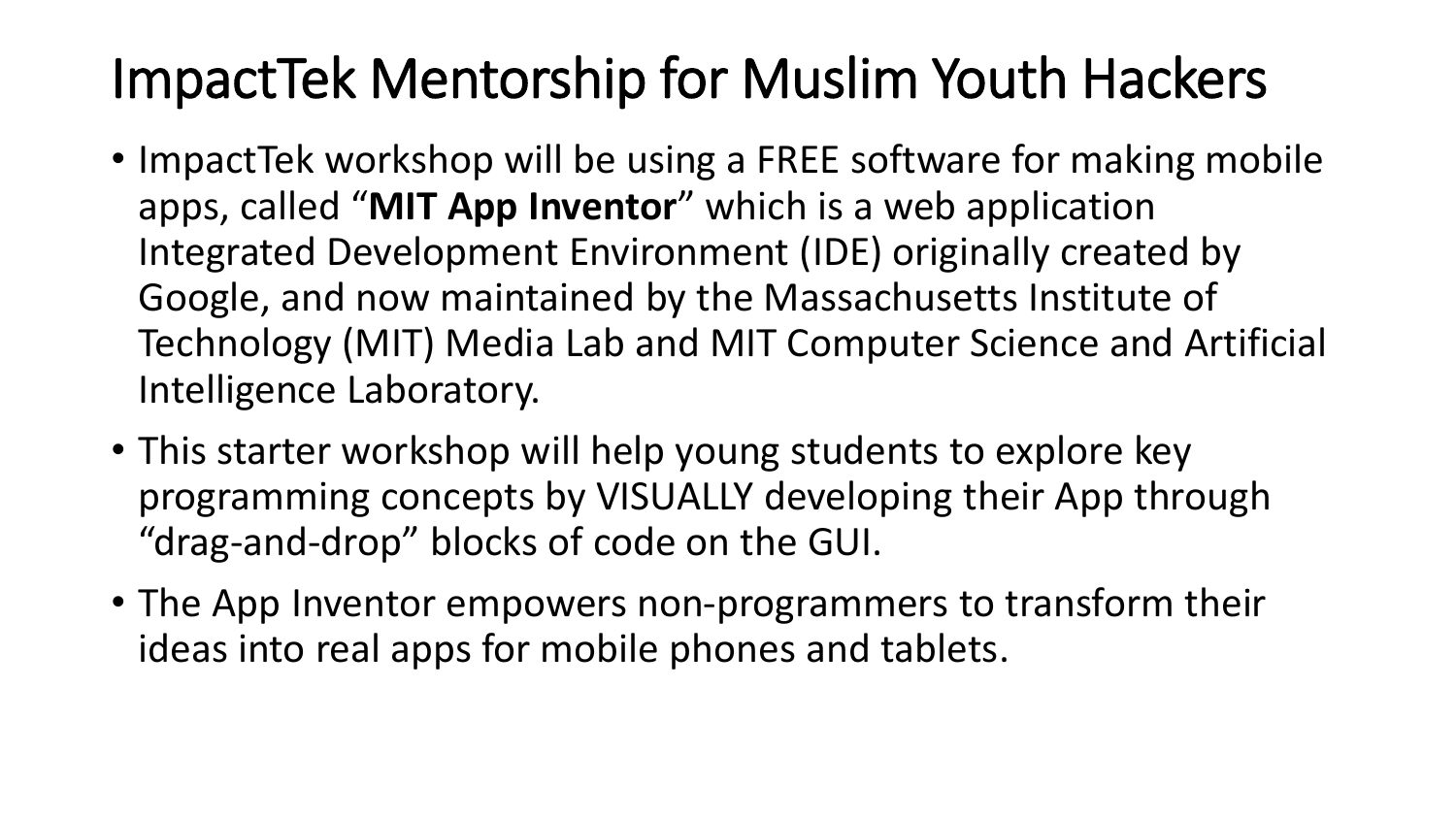- Many young people around the world are using MIT App Inventor to create apps to positively impact their communities for social good:
	- Kids in California developed an app that allows users to record and report graffiti and then organize clean-up events in their community.
	- Middle-school students in North Dakota created an app to encourage more recycling in their community.
	- Middle-school girls in Texas designed an app that uses the GPS to guide visually impaired students around their school.
	- Teen-agers in Nigeria built an app that uses location sensing to help traffic police catch offenders!
	- Young women in Europe designed a crowdsourcing app to help residents find safe drinking water.
	- A middle-school boy in India developed an app to help parents locate their children's school bus and check if their child in on the bus or not!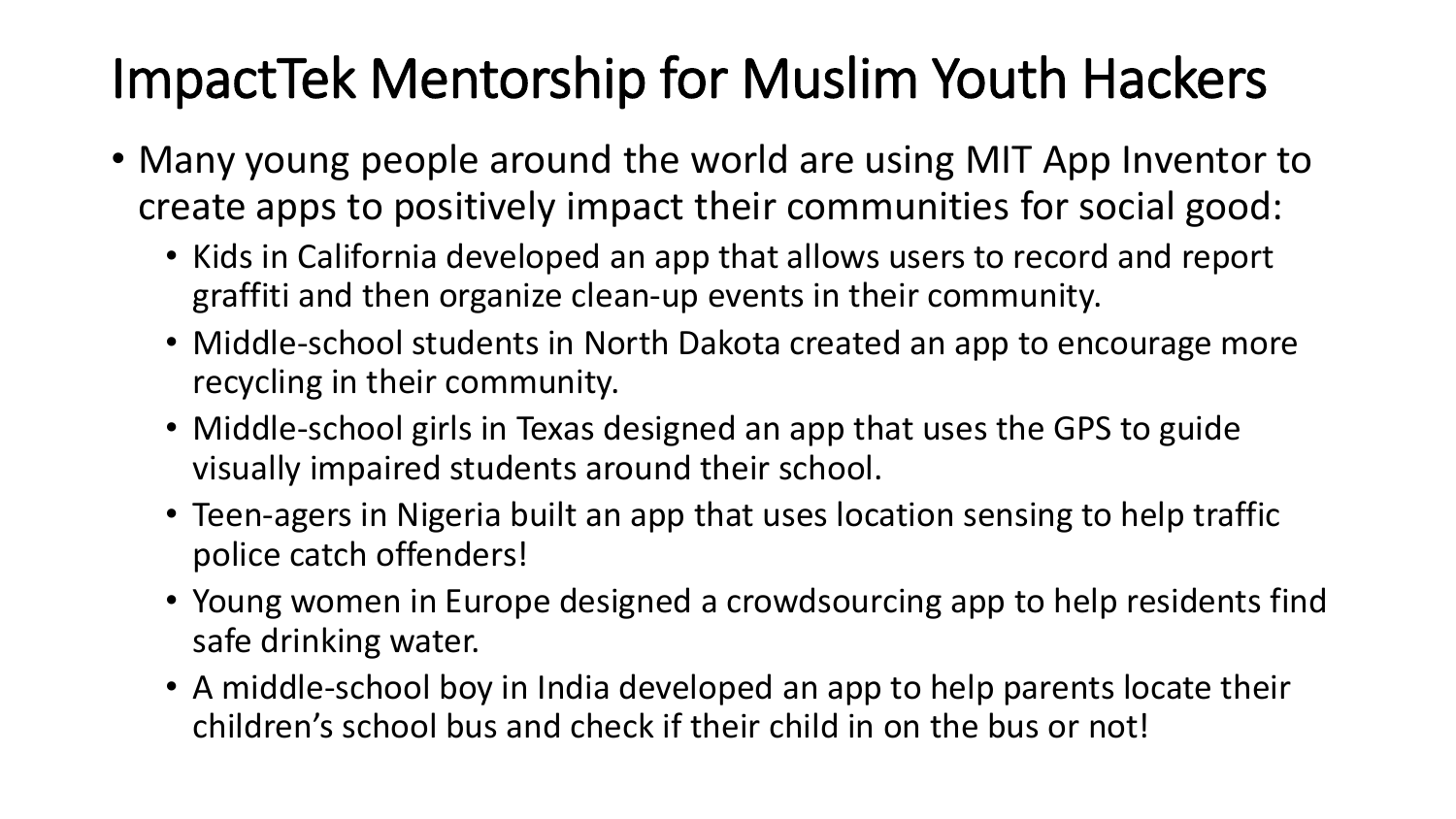### What Will Be Covered in the ImpactTek workshop?

- ImpactTek workshop offering will cover the following:
- Getting Started With the MIT App Inventor:
	- Set up an App Inventor Account to start developing an App and save it on the Cloud.

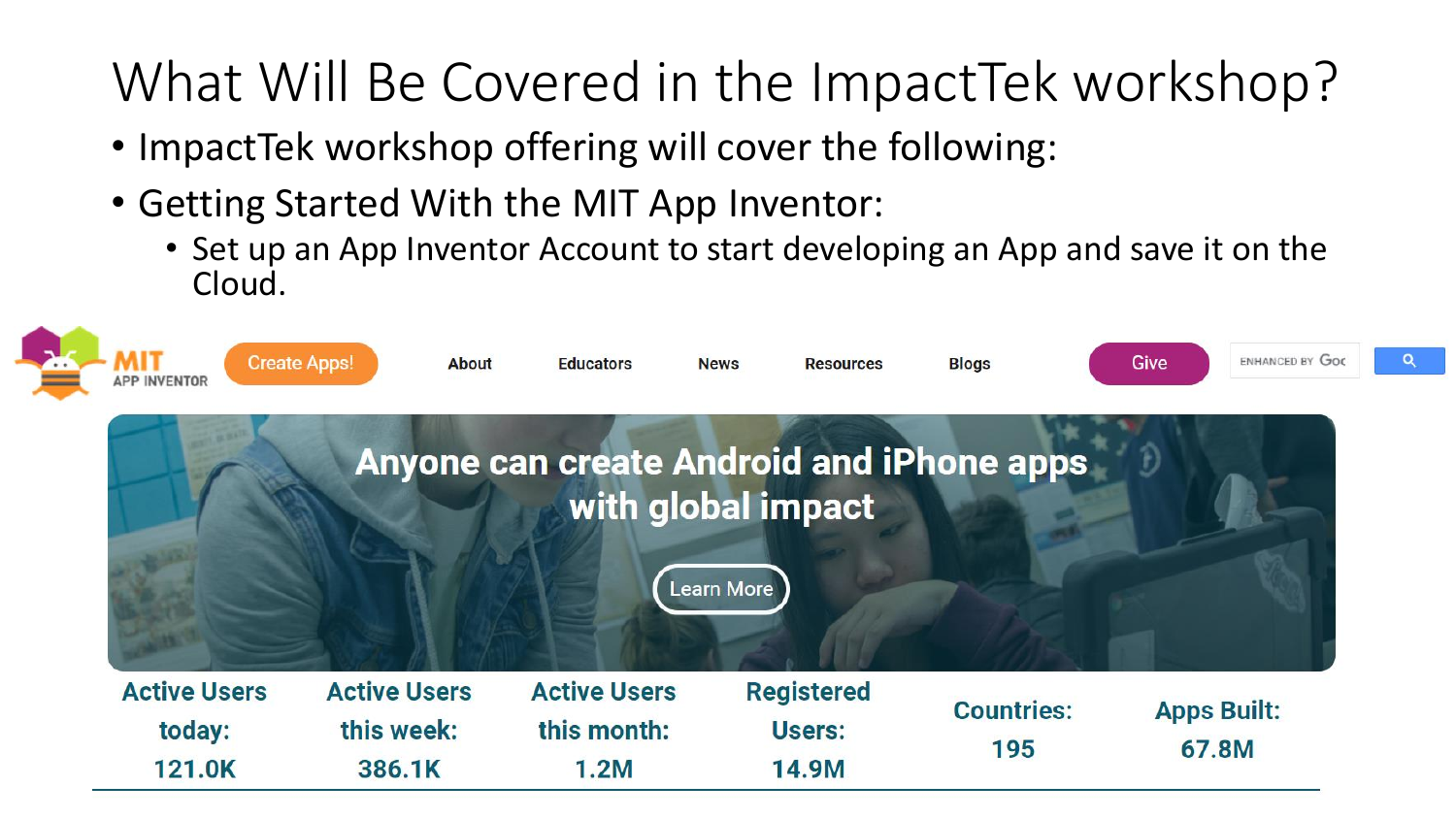## WHAT IS APP INVENTOR?

- App Inventor is a FREE, VISUAL Programming Environment originally developed by Google and now maintained by the MIT
- Web site:<https://appinventor.mit.edu/>
- It EMPOWERS "normal" people to create software for their mobile phones / tablets rather than simply use those devices
- In traditional programming environments aka IDE's or Integrated Development Environments – you need to type the actual code to develop SW in a programming language like Java or Python
- But, the App Inventor lets you develop (or create) fully-functional apps relatively quickly by just "Dragging and Dropping" blocks of code onto screen rather than typing them – hence low-code/no-code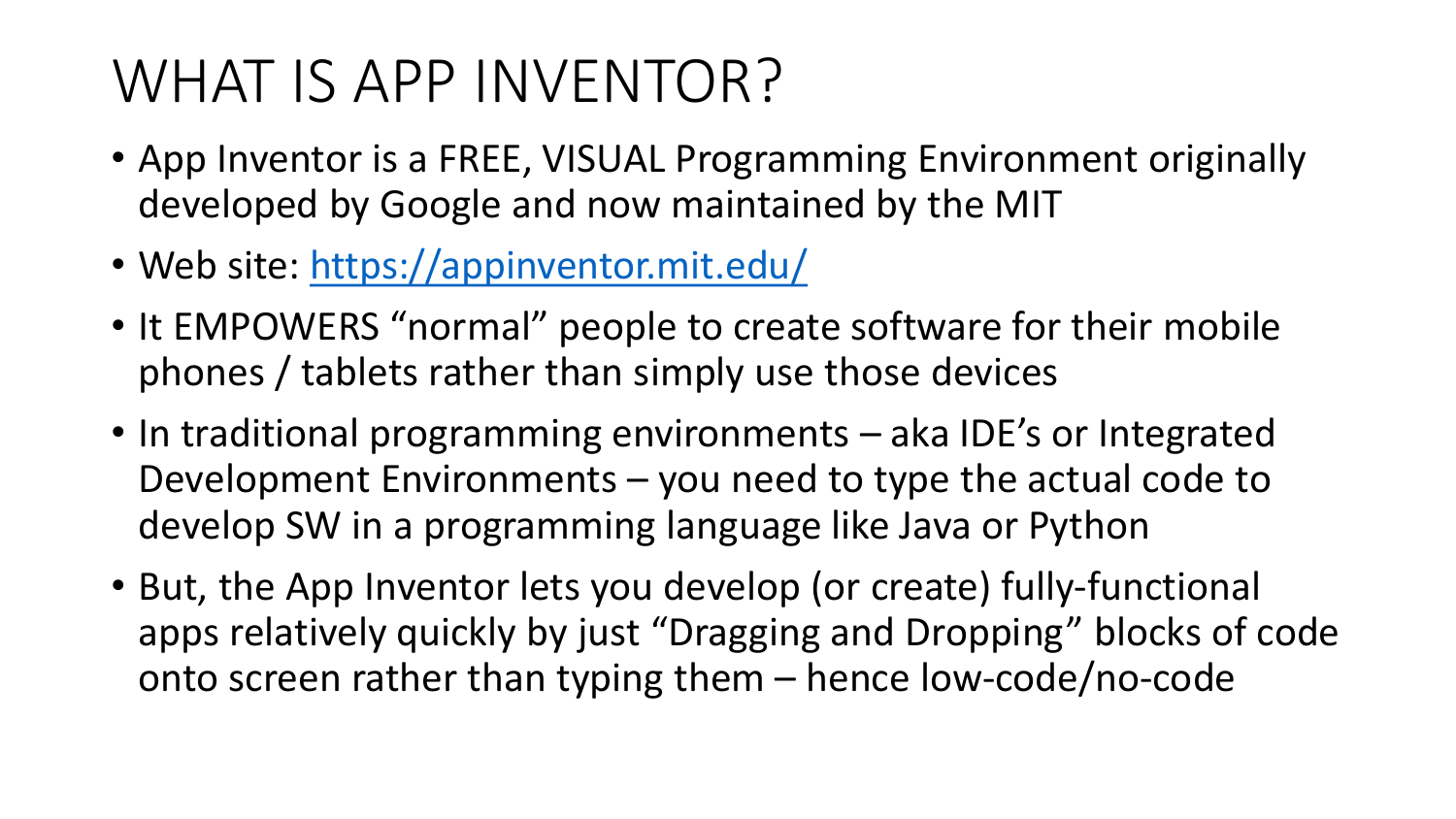## WHAT IS APP INVENTOR?

- This VISUAL approach makes it extremely simple for ANYONE to create and publish a functioning app for a smartphone in under an hour!
- You can also use App Inventor to program more complex apps with high-tech mobile computing features in significantly less time than using traditional, text-based programming environments
- Best of all, App Inventor blocks of code incorporate the SAME programming logic that is used in writing SW programs in traditional IDE's
- Which means that the programming concepts learned here will also be helpful in your future career as a developer / programmer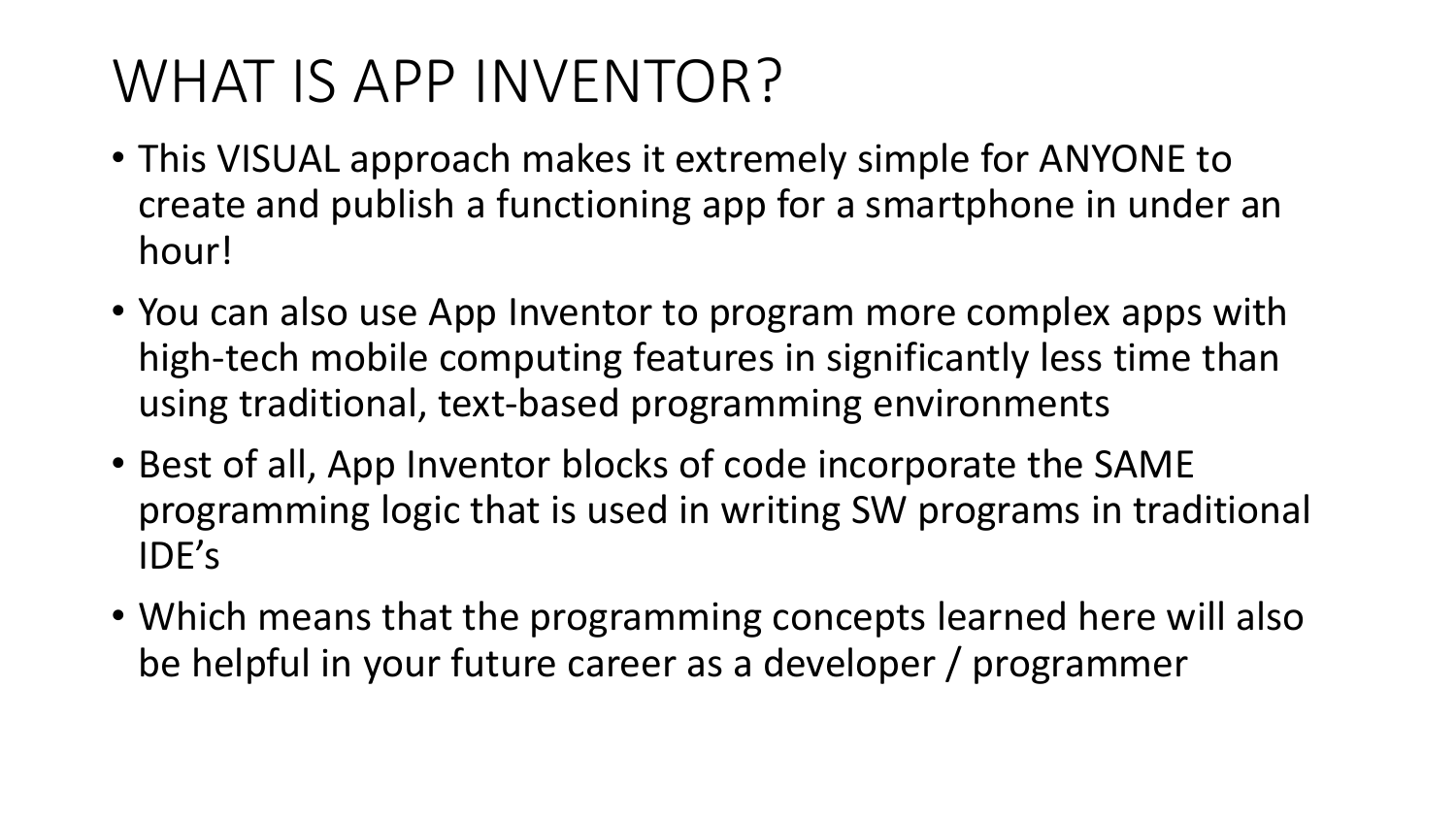## GETTING STARTED WITH APP INVENTOR:

- BEFORE you can start designing an app, you'll need to set up an App Inventor account
- Having an App Inventor account lets you work on your apps on the web and save them in the cloud
- You'll also be able to live-test your projects, meaning that you can see and test all the changes as you work
- To set up an account, go to the App Inventor's home page at URL:
	- <https://appinventor.mit.edu/>
- To learn more about the App Inventor, go to the following url:
	- <https://appinventor.mit.edu/about-us>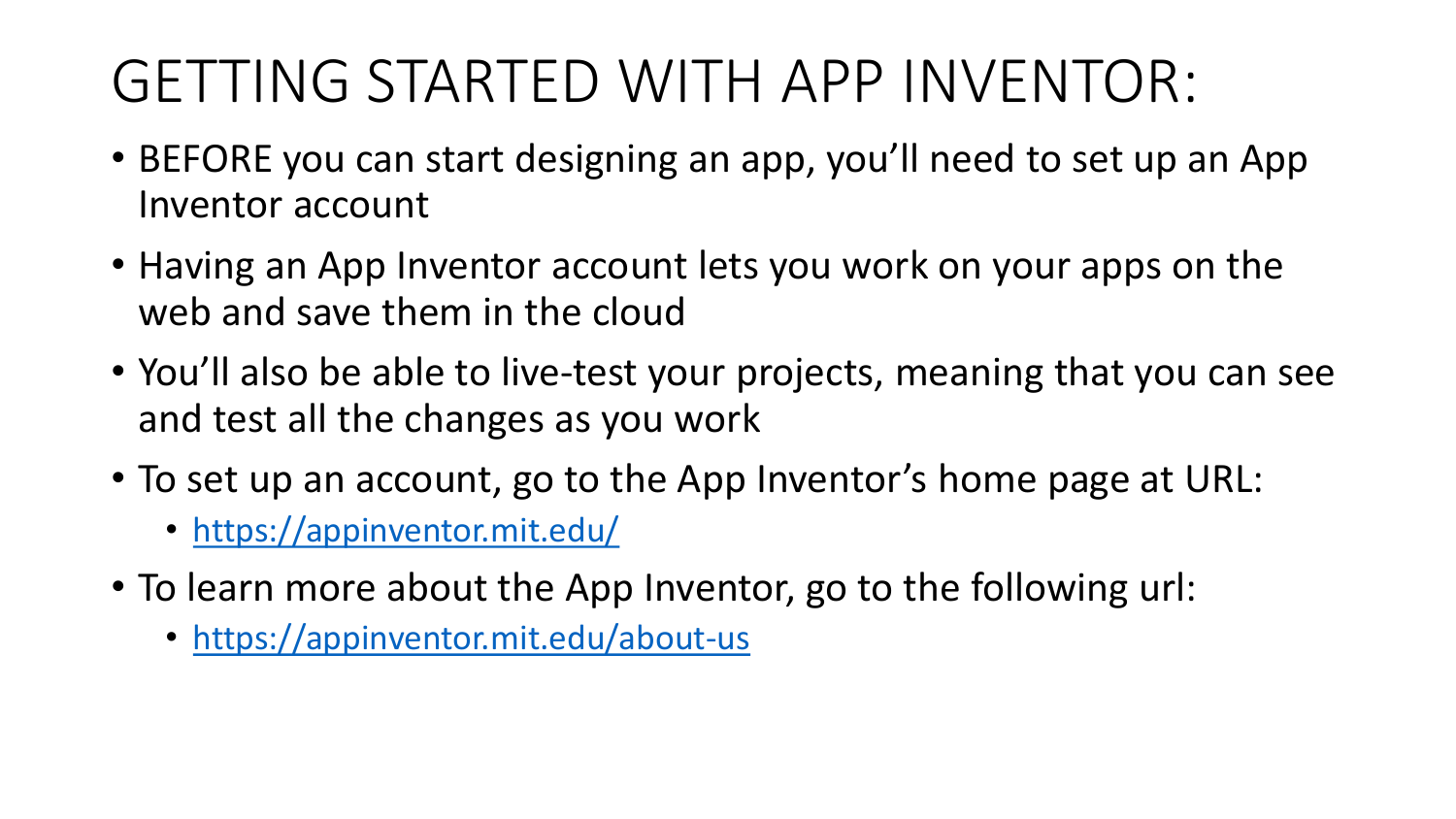- 1. Planning / Designing A New APP:
	- a. Every App starts with a GOAL (purpose) a problem to solve.
	- b. Once the goal has been identified, we need to break the app design into its components:
		- i. user interface design and
		- ii. behaviors (how to react / interact with the user and other outside stimuli or events)
	- c. Breaking an app into smaller components makes it easy to tackle the creation of an app rather than trying to accomplish all at once
	- d. This process of "dividing-and-conquering" a big problem is also called decomposition, which, in turn, will help you in outlining the precise steps – or the algorithm – necessary to develop each part of the app BEFORE you actually start coding or programming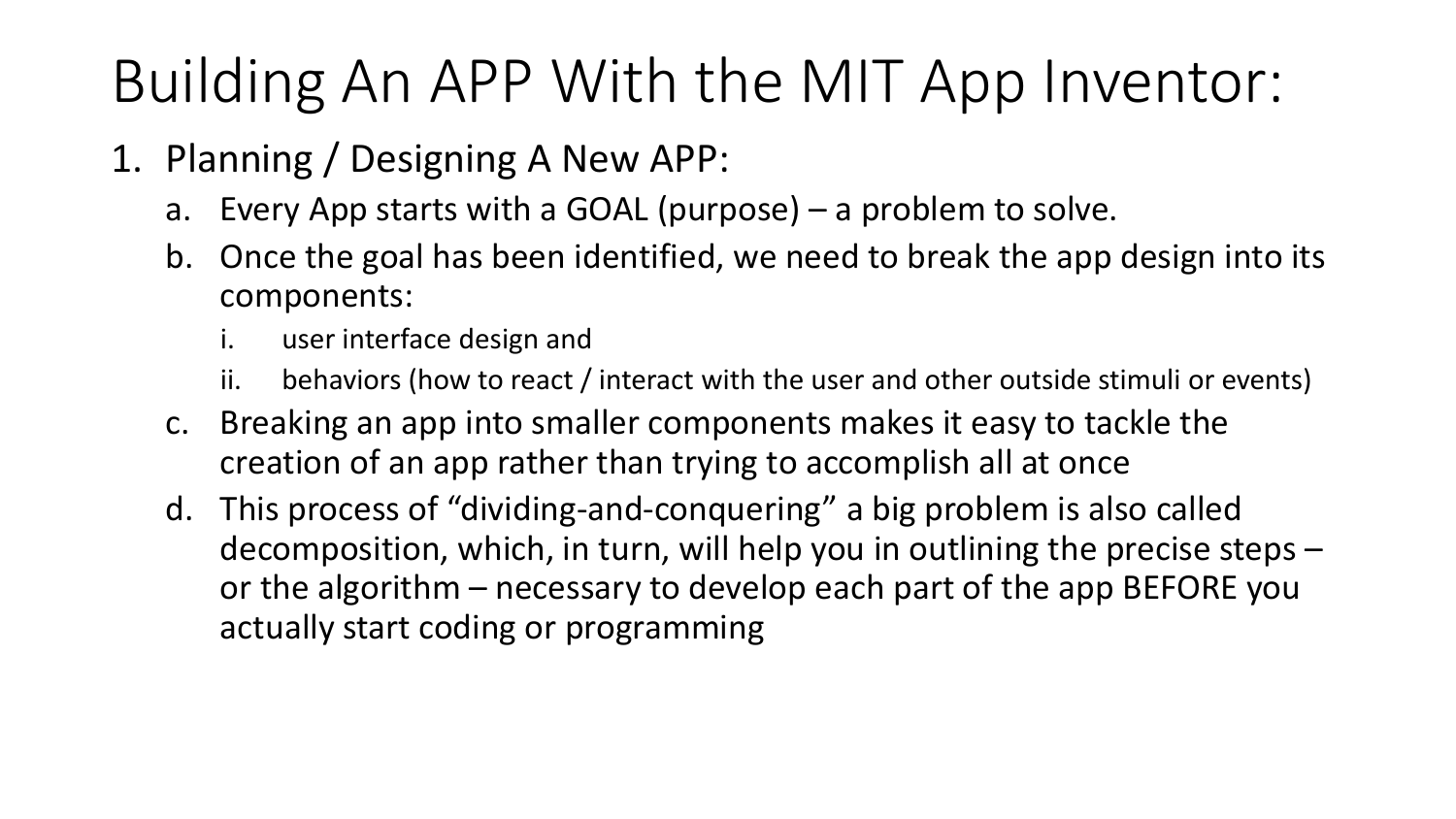- 2. Decomposition and Algorithms:
	- a. These detailed, step-by-step instructions -- called ALGORITHMS in Computer Science terminology -- are the most important connection between human understanding of the problem and how to tell a computer to perform those tasks to achieve the goals.
	- b. You'll also need to IDENTIFY the elements and features that your app would need to perform properly – allowing users to interact with it as you intend
		- i. Will your app let users take videos, send text messages, or sense their physical locations?
		- ii. Will a user need to click a button, type some text, or select from a drop-down list of options to complete the tasks that you have identified for your app?
	- c. These are the kinds of questions that would help you in determining the features that your app would need to have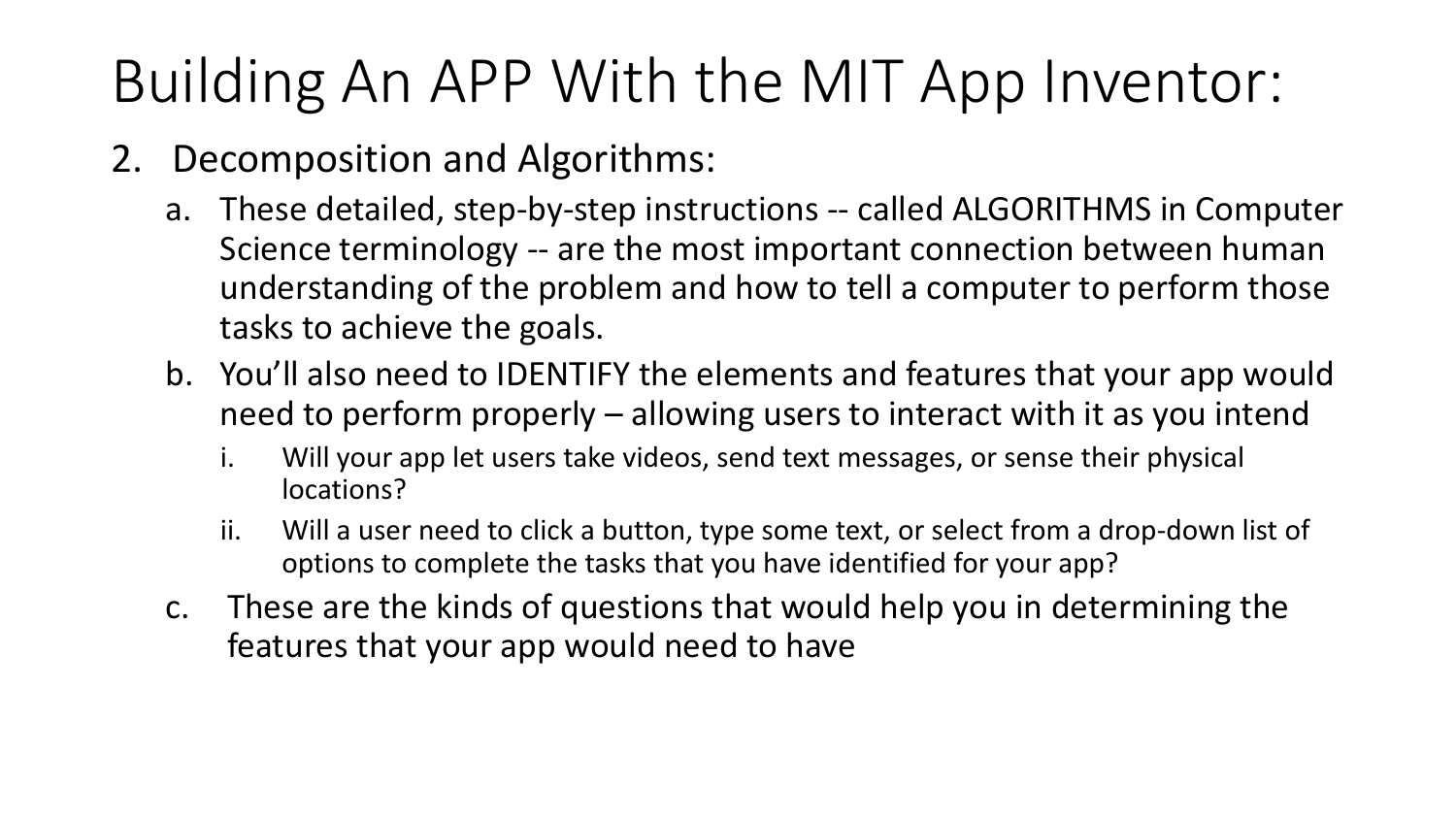- 2. Decomposition and Algorithms:
	- d. Once you know what you need to include in your APP, you can then start laying down its GUI (Graphical User Interface) elements
	- e. The are the parts or features of the app that the users of your app would be able to see AND interact with on the screen
	- f. Your app should be EASY to use and understand for its users that is, your app should use intuitive and common sense for its users to work with
	- g. To keep users' attention so that they do not get frustrated and stop using your app because they could not figure out how to use it! – you might add pictures, color-coded sections, music or audible instructions, and different text styles, sizes, fonts, and colors to help your users in intuitively using them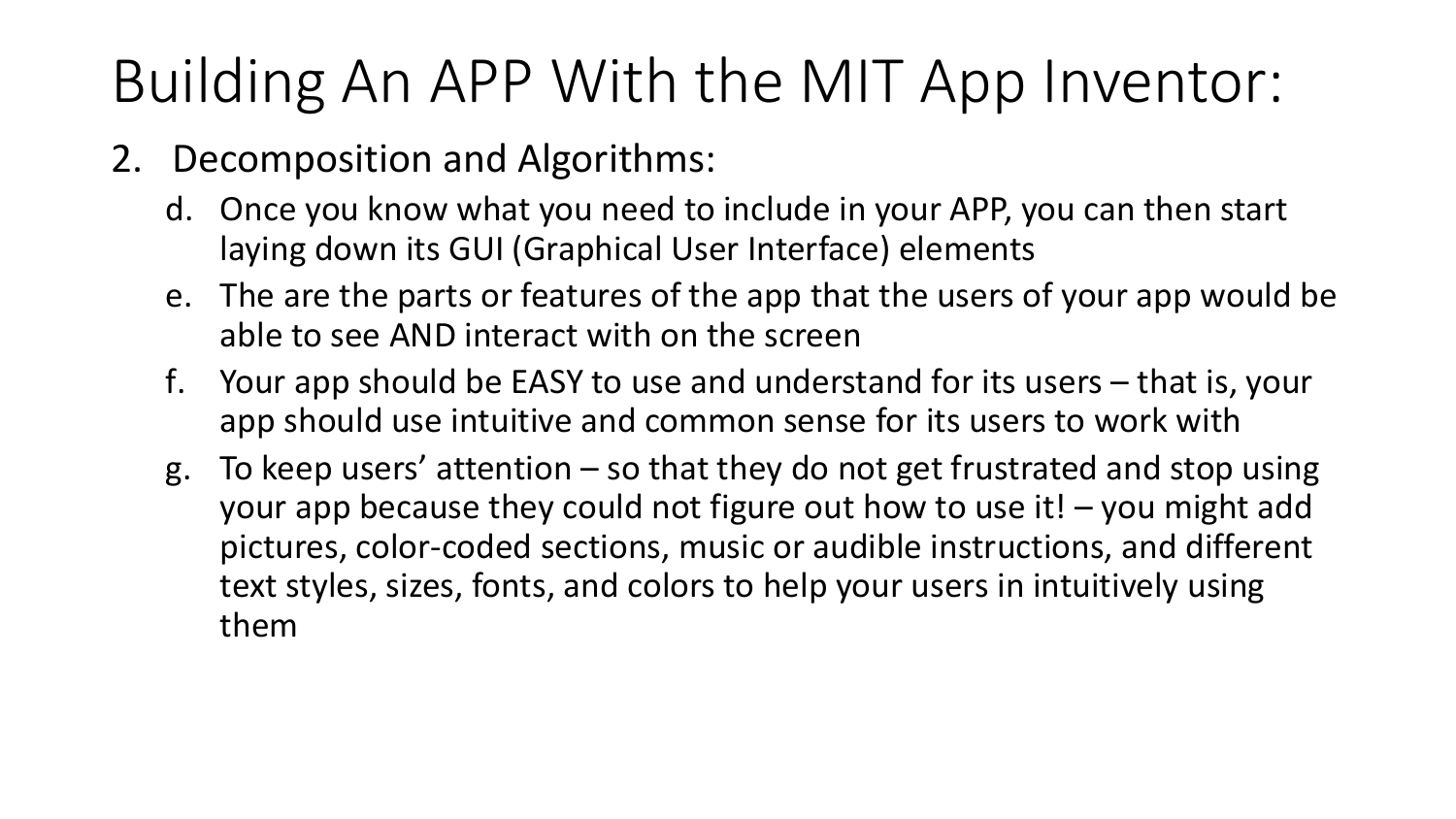- 3. Laying Out Your APP in the MIT App Inventor's "Designer Window"
	- a. Once you have a plan, you can start laying out the necessary components in the "Designer Window" of the App Inventor
	- b. In App Inventor, components consist of all visible, as well as non-visible elements that can be used in an app
	- c. The elements can set the look and feel of your app (visible components) and add exciting functionality (non-visible)
	- d. All components in an app have properties, or characteristics, that you can manipulate using the blocks of code
	- e. These components belong to different categories, such as:
		- i. Media and social categories add speech recognition and texting, and
		- ii. Other components, including video recording, location sensing, text-to-speech, animation, drawing, dragging, sound, picture taking and much more!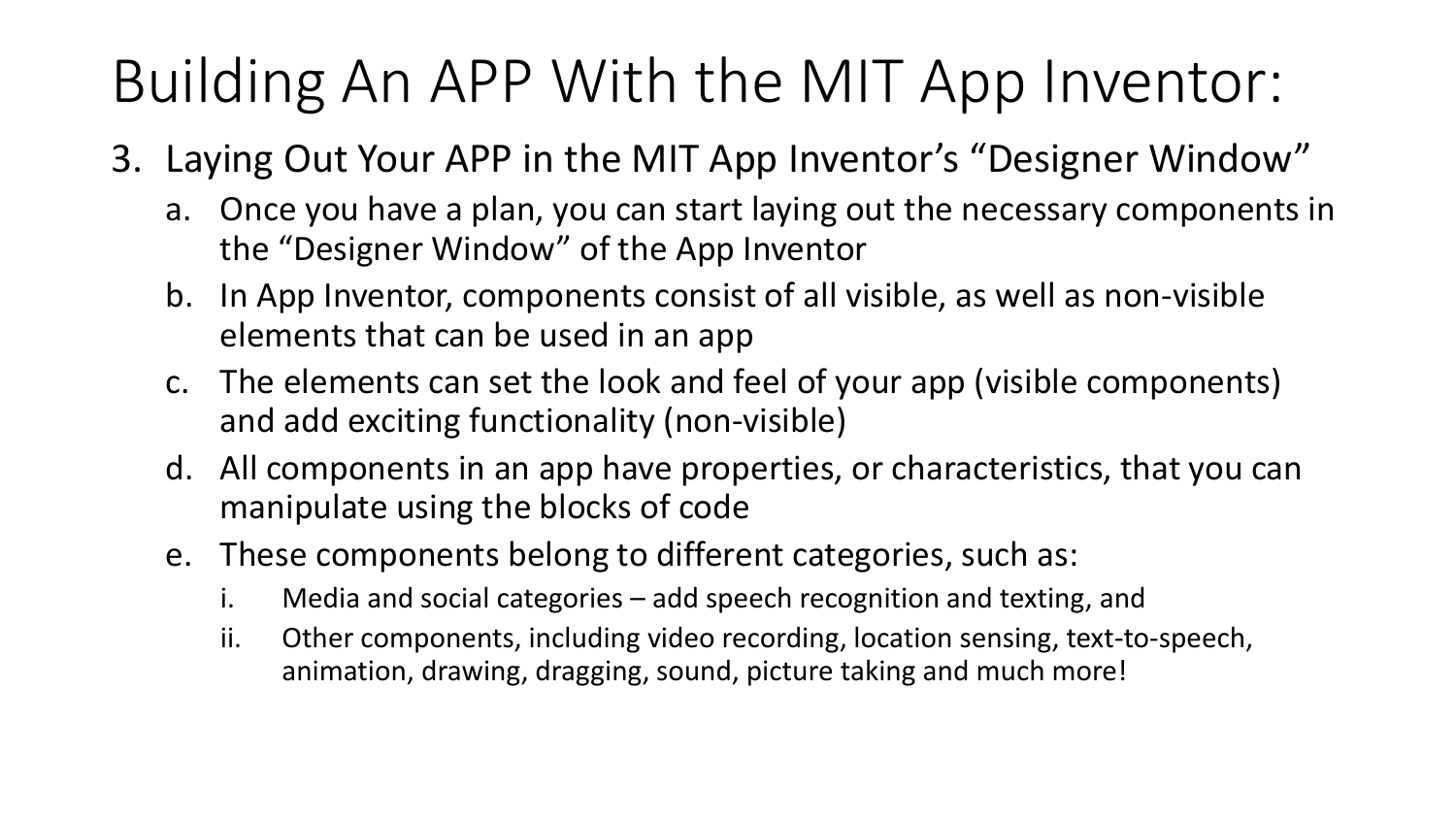3. Laying Out Your APP in the MIT App Inventor's "Designer Window"



Components pane: See the list of components you've added to your app.

Viewer pane: Drag components here from the Palette pane to add them to your app and see how they'll look on your app's screen.

Media pane: See the list of picture, sound, and other media files you've uploaded to your app.

Properties pane: Click a component and then change its properties here.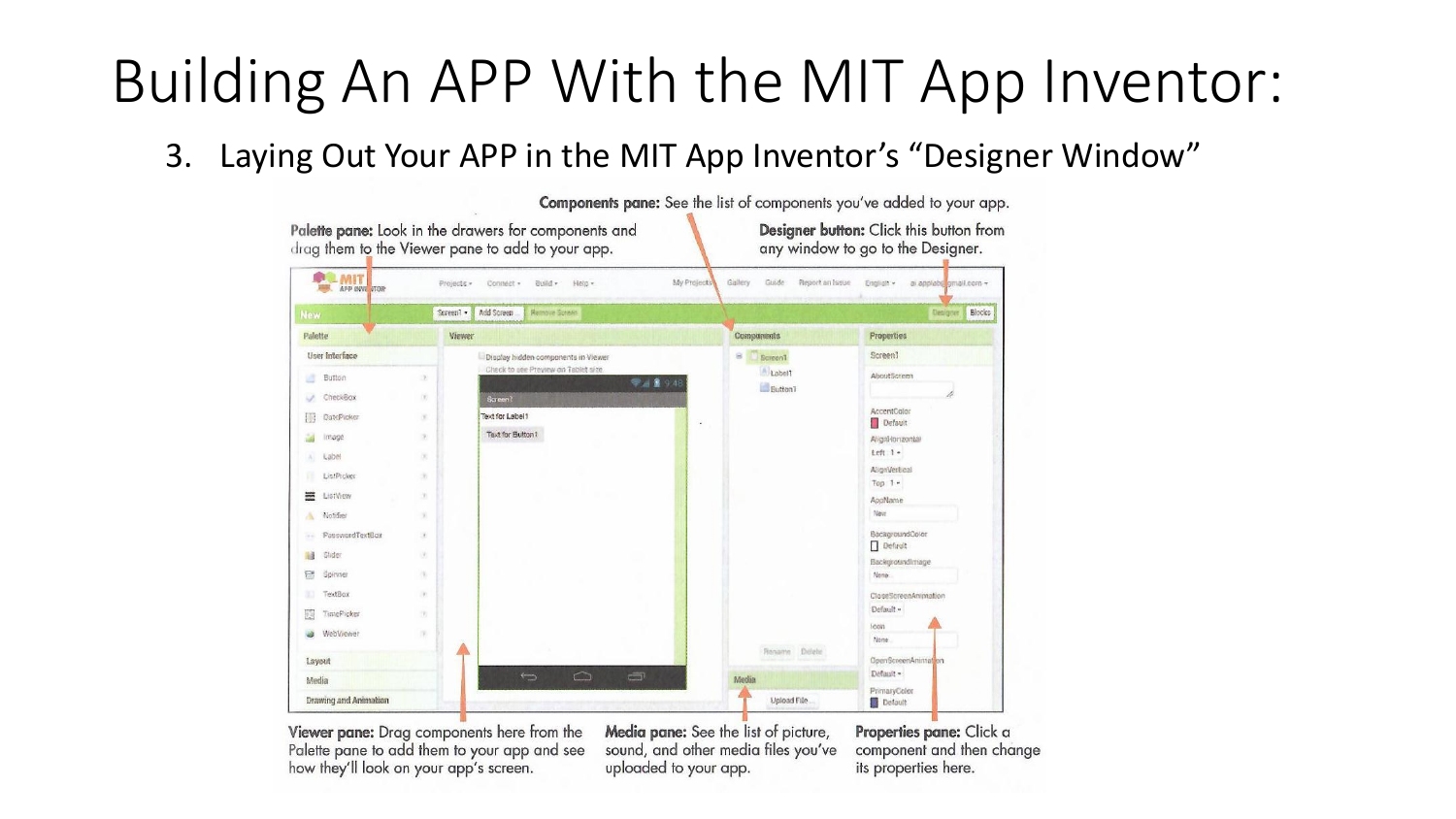- 4. (Visually!) Programming Your APP in the MIT App Inventor's "Blocks Editor"
	- a. Once you have placed all the necessary components in your app, you would then use the App Inventor's "Blocks Editor" to add the logic into the app
	- b. This is the "programming" part of an app, but done VISUALLY in the App Inventor – hence no-code / low-code
	- c. The Blocks Editor window consists of the Blocks pane on the left and the Viewer pane on the right
	- d. The Blocks pane contains "drawers" for both the
		- i. Built-in blocks to program the app's general behaviors, as well as the
		- ii. Components-specific blocks, which direct particular actions for each component
	- e. To tell your app what to do, simply drag blocks from the drawers in to the Blocks pane and snap them together in the Viewer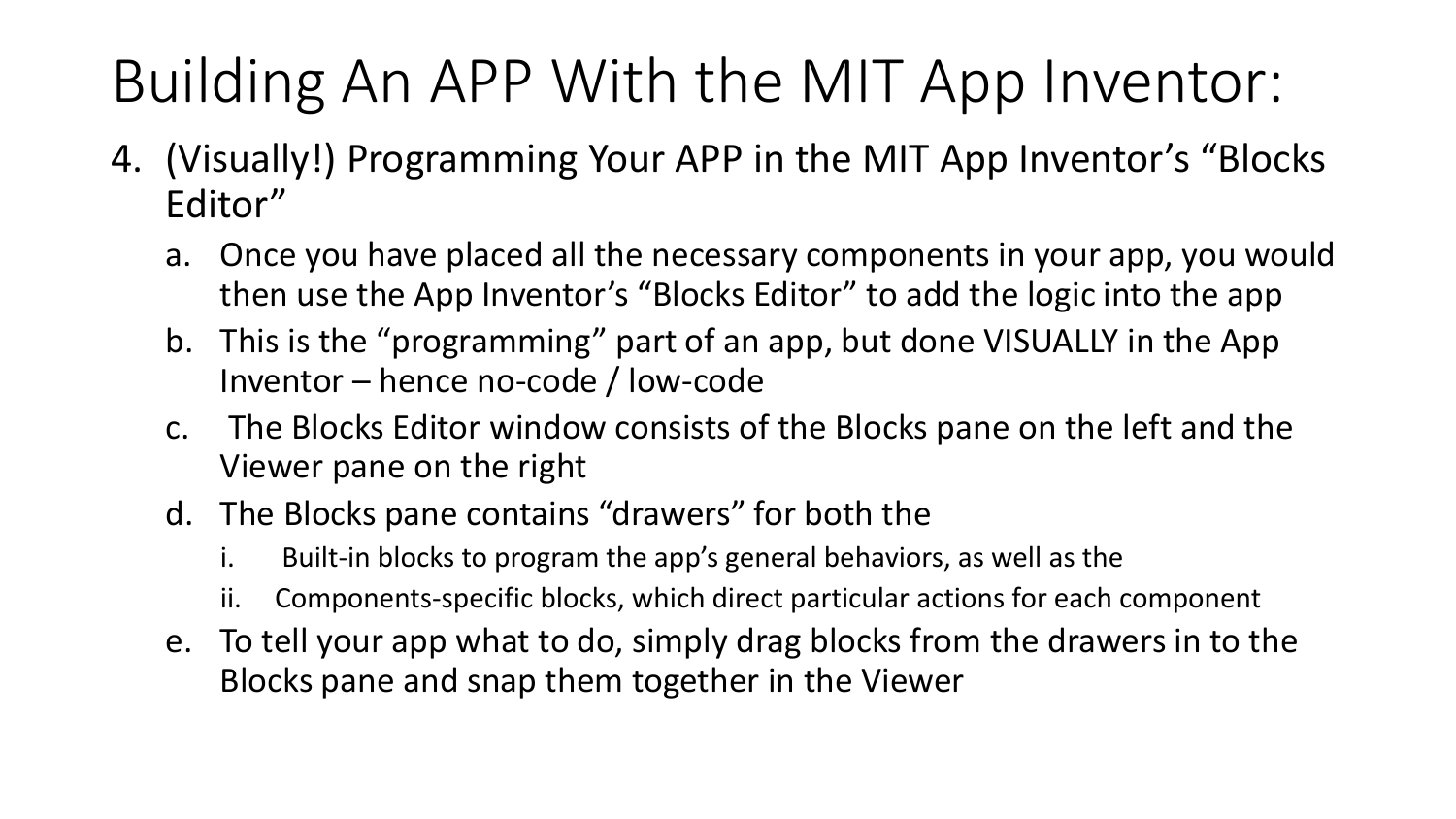4. (Visually!) Programming Your APP in the MIT App Inventor's "Blocks Editor"

**Blocks button:** Click this button from any

Viewer pane: Drag blocks from the Blocks pane drawers and snap them together here to program your app's behavior.

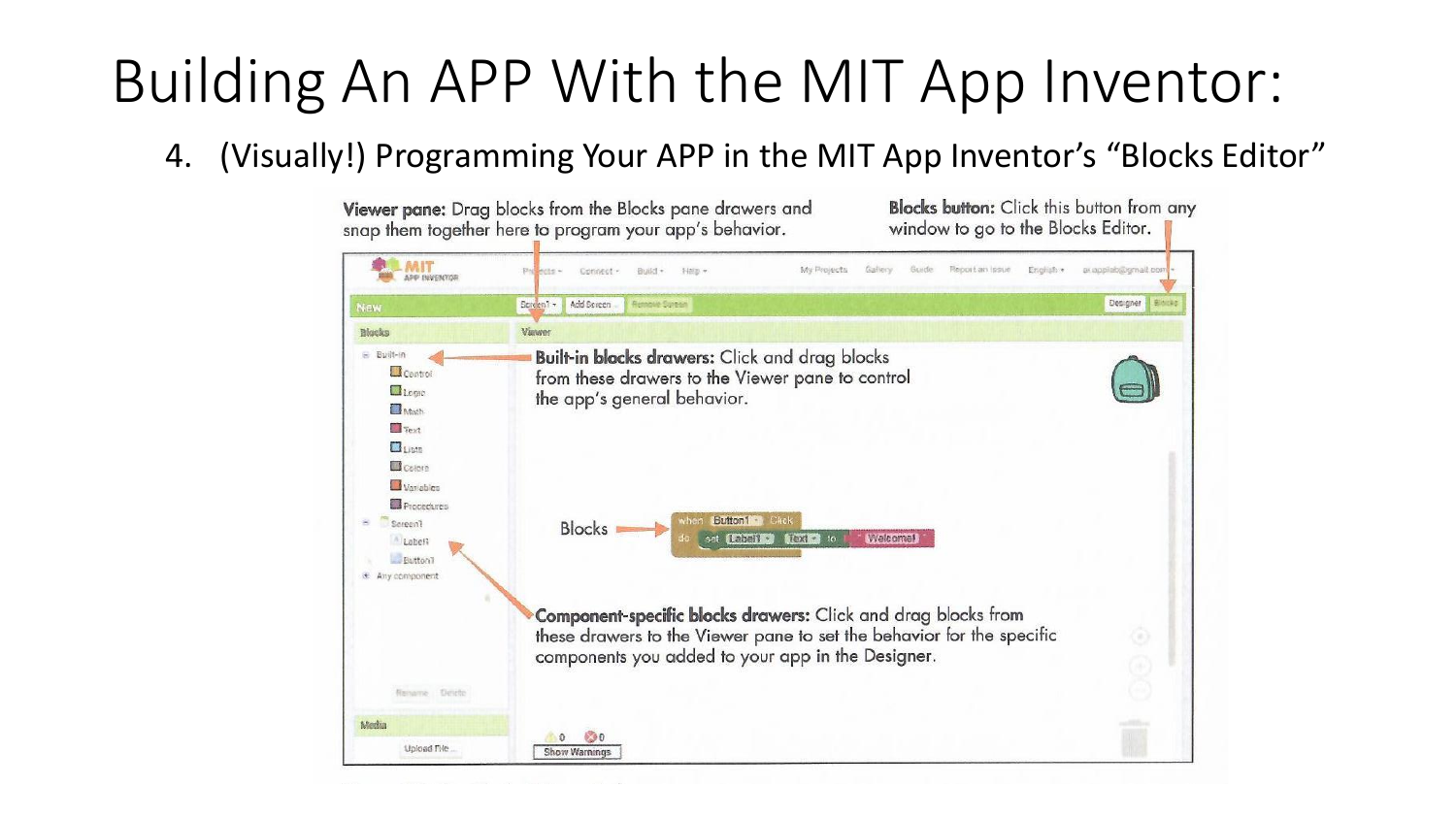What Will Be Covered in the ImpactTek workshop?

- The workshop will also include a hands-on practice for the learners by Building The "Hi, World" App With the MIT App Inventor:
	- 1. Learners will be treated to a fully-guided hands-on practice to build a real App which will send an SMS (text) message as follows:
		- a. When a user clicks the "message" button on the App's screen, s/he will be able to say the text message vocally
		- b. The app will capture the user's audio message and convert it to text
		- c. Then the user will be able to open his/her phonebook on the mobile phone's contact list and select a recipient for the message
		- d. When the user clicks /taps on the "Text" button, the message converted by the speech-to-text function on the mobile phone would be sent to the selected recipient